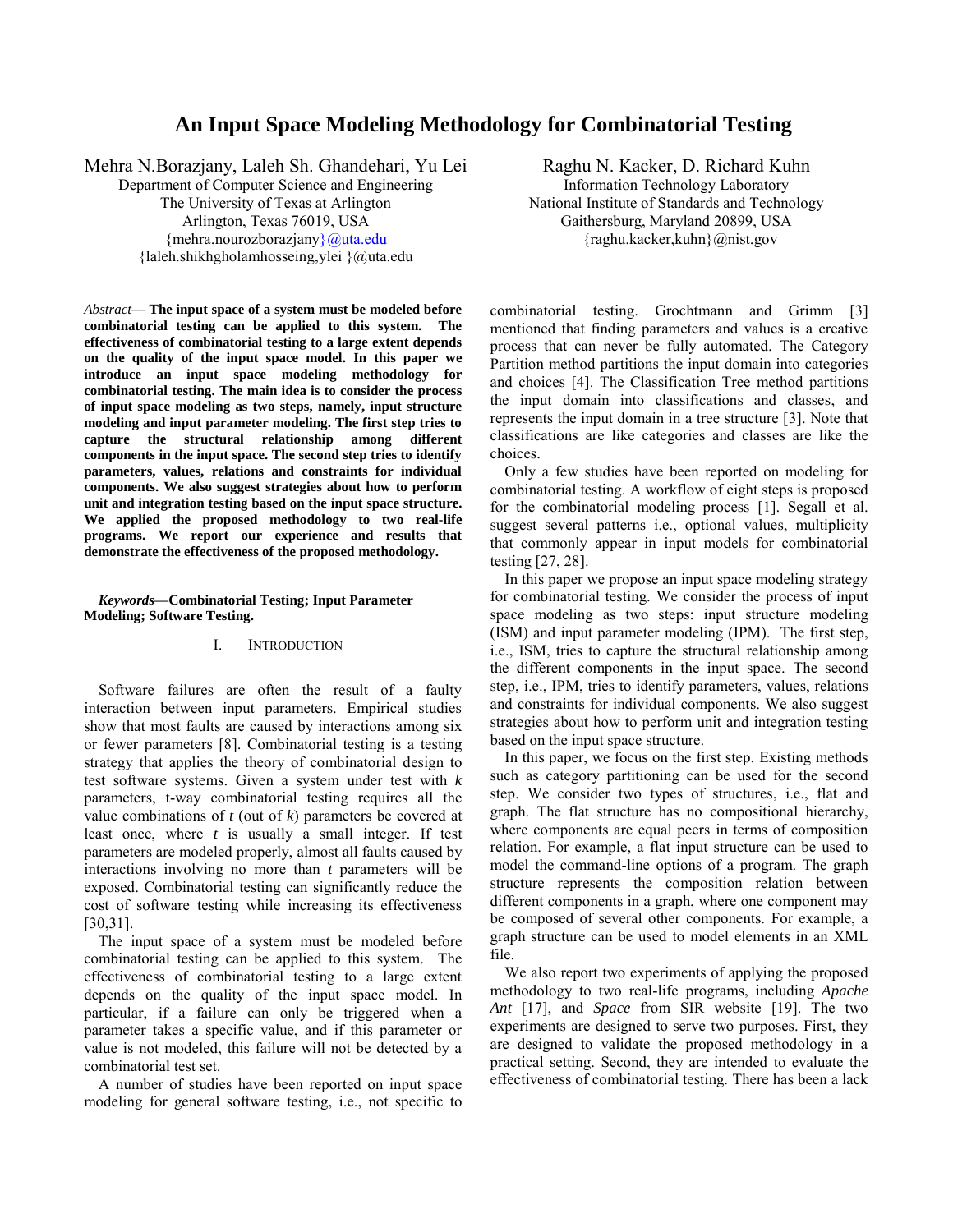of empirical studies and experience reports on applying combinatorial testing to the real-life programs [9].

In our experiments, we compare combinatorial testing based on the proposed methodology to two other random approaches. The first random approach, referred to as pure random, spends minimum effort on modeling and generates random tests mainly based on the syntactic structure of the input space. The second random approach, referred to as modeled-random, generates random tests from the same model created by the proposed methodology. We measure the effectiveness of these approaches in terms of code coverage and number of faults they can detect. The results show that our approach is more effective than the modeledrandom approach, which is significantly more effective than the pure-random approach. For example, the statement coverage in *Apache Ant* with 2121 test cases was 79% using our approach as compared to modeled-random and purerandom approaches with 65% and 44% respectively.

The remainder of this paper is organized as follows. In Section II we discuss existing work on input space modeling. In section III, we describe our methodology for input space modeling. Section IV reports experiments that demonstrate the effectiveness of the methodology. Section VI provides concluding and future works.

#### II. RELATED WORK

Several input space modeling approaches, e.g., Category Partitioning [4], Classification Tree [3], and Domain Testing [5] have been reported for general software testing. The general idea is to divide the possible values of a parameter into groups that result in a similar behavior from the test subject.

Chen et al. [2] presented a list of common mistakes in identification of the category (parameter) and choices (values) from specification. The missing categories, problematic categories, and problematic choices are the main mistakes. They introduced a check list of 6 steps for detecting these mistakes.

Grindal and Offutt suggested an input parameter modeling method that is specifically designed for combinatorial testing [1]. The focuses of this study was mainly on work flow of the modeling process.

Segall et al. [27, 28] and Lott et al. [26] studied some patterns that commonly occur in combinatorial test models. Common patterns include optional values, multiplicity, and auxiliary aggregates or commonality. The concept of reusing commonality or auxiliary aggregates [26] is different from our approach as discussed later in section III-C.

The notion of sub-attribute introduced in [10] allows one factor to be composed of several other factors. This is similar to our graph structure. However, the approach in [10] splits the composed factor into simple factors during test generation. This effectively converts the graph structure into a flat structure, which is fundamentally different from our approach.

To complement mixed-strength test generation, a user is allowed to create a hierarchy of test parameters [43]. This is similar to our graph structure without loop. However, the hierarchy in [43] can have two levels only while our approach does not have this restriction. Moreover our approach deals with loops in a graph structure.

The above works are complementary to our work. None of the above addresses the problem of input structure modeling.

A number of empirical studies have been reported on combinatorial testing. In [8], Kuhn et al. reported a study of several fault databases and found that all the faults in these databases are caused by no more than 6 factors. Schroeder et al. [23] compared t-way testing to random testing in a controlled study. They used two software applications used in their laboratory as subject programs and seeded faults by themselves. Qu et al. [35] applied combinatorial testing to two programs in the SIR repository, i.e., flex and make. Kuhn et al. [21] applied t-way testing to a grid network simulator for deadlock detection and compared the results to random testing. These studies are complementary to our work in that they all provide evidence and insights on the effectiveness of combinatorial testing in practice. However, none of these studies reported the details of the modeling process.

#### III. AN INPUT SAPCE MODELING METHODOLOGY

For a large system that has too many features, we first use the divide-and-conquer strategy to divide the system into smaller systems. There are two general strategies. One is to divide the system vertically, e.g., based on features. That is, we could apply combinatorial testing to one feature or a group of related features at a time. The other strategy is to divide the entire system into several subsystems, where each subsystem may be involved in multiple features.

Next, we model the input space of each system. This modeling process consists of two major steps, Input Structure Modeling (ISM) and Input Parameter Modeling (IPM). ISM tries to capture the structural relationship among the different components in the input space. We consider two types of structures, i.e., flat and graph. The flat structure has no hierarchy, where components are equal peers. For example, a flat input structure can be used to model the command-line options of a program. The graph structure represents the composition relation between different components in a graph, where one component may be composed of several other components. For example, a graph structure can be used to model elements in an XML file. In this study, we focus on the graph structure.

In [10], the graph structure is referred to as sub-attributes and it was suggested to either consider the parent node as a compound parameter or split the parent node into simple parameters. In their experiments they used the split approach because it was believed that this approach would generate a less number of test cases. The split approach effectively converts the graph structure into a flat structure, which creates more parameters and may also introduce many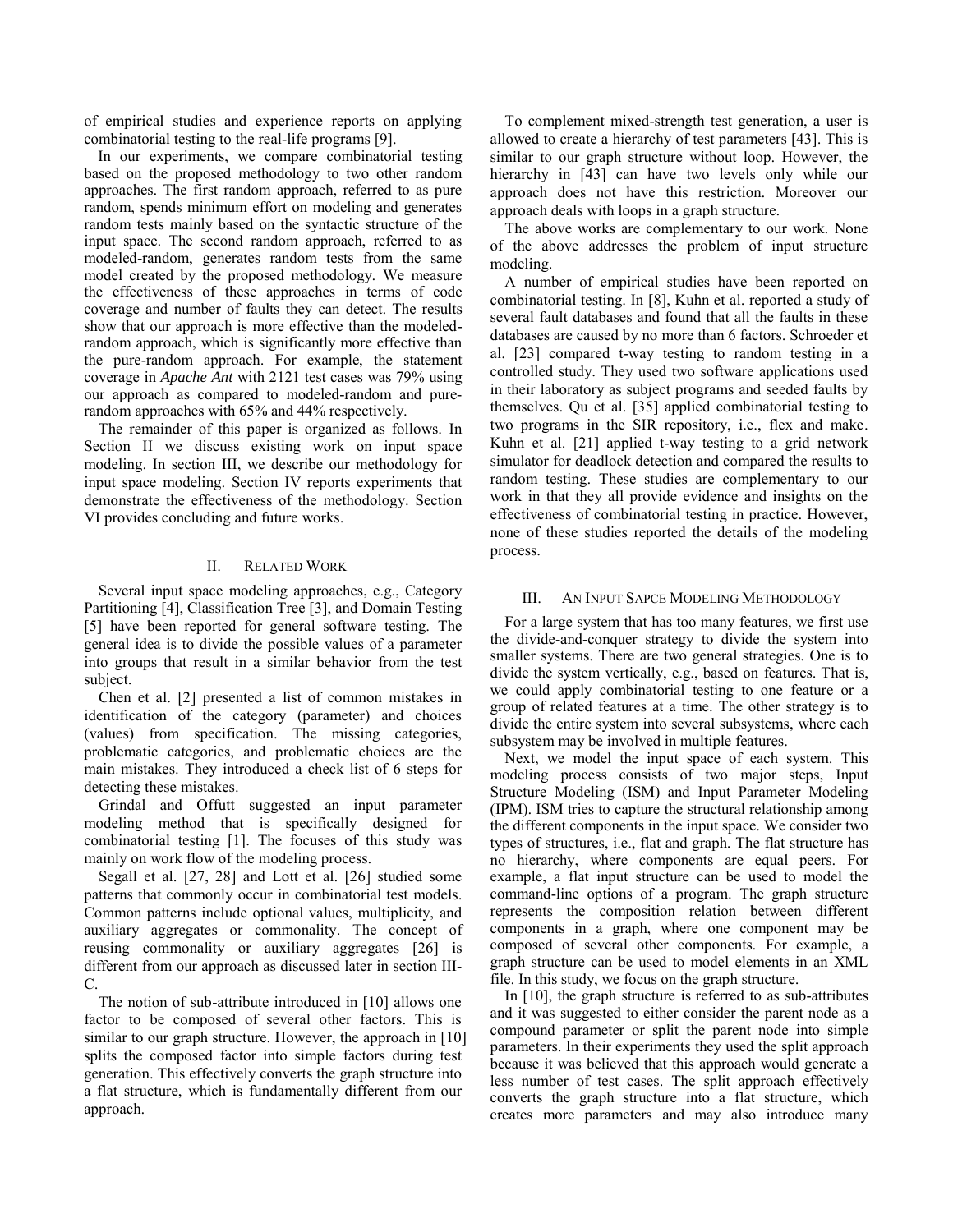invalid combinations. The split approach may also introduce redundant factors if one child has more than one parent.

IPM tries to identify parameters, values, relations and constraints for individual components. Existing methods on IPM can be applied. In particular, it is often necessary to identify abstract parameter and values. One common approach is to identify factors that could affect the behavior of the object being modeled. Each of these factors can become an abstract parameter. Then, existing methods such as category partitioning and classification tree can be used to identify the abstract values of each abstract parameter.

After we have the input parameter model for each module, we generate test cases from the model using combinatorial testing tools such as ACTS. These test cases are abstract test cases because the parameters and values in the model are abstract. Thus, it is necessary to derive concrete test cases from these abstract test cases before the actual testing can be performed. Note that an abstract test case typically represents a set of concrete test cases, from which one representative is typically selected to perform the actual testing.

### **A. Input Structure Modeling**

In this section, we focus on the graph structure. We consider two types of graph structure, depending on whether there is a loop in the graph structure.

```
Fig.1: (a) part of a build XML file used by Apache Ant. (without loop)
```

```
<project name="helloworld" basedir=".">
    <target name="compile">
        <mkdir dir="classes"/>
        <fileset file="main.java"/>
        <javac srcdir="src" destdir="classes"/>
   </target>
    <target name="jar">
        <mkdir dir="jar"/>
        <jar destfile="jar/HelloWorld.jar">
               <fileset dir="classes"/>
       \langleiar> </target>
</project>
```
(b) The model of the example build file



#### **i. Graph structure without loop**

As an example, consider the build XML file used by *Apache Ant*, which is shown below. A build XML file includes one project element and at least one target element. A target element includes one or more task elements. Each element has some attributes.

[Fig.1](#page-2-0) (a) shows part of a build XML file used *by Apache Ant*. The file contains the 'helloworld' project which has two targets. The first target 'compile' has two task elements, 'mkdir' and 'javac', and one 'fileset' element. The second target 'jar' has two task elements, 'mkdir' and 'jar'. The task element 'jar' has a nested 'fileset' element.

[Fig.1](#page-2-0) (b) shows the model of the example build file in [Fig.1](#page-2-0) (a). We borrow some UML notations to depict the graph structure. These UML notations include class, attribute, multiplicity, constraint and composition relation notations.

The multiplicity notation shows that a project element has at least one target element. The composition relationship shows that the target and the task both use the fileset element. This suggests that we can model the fileset element once and then reuse it for both task and target elements. Note that the input structure is modeled as a graph even though the structure of the xml input file is a tree structure.

In the following, we give some guidelines on how to perform unit testing and integration testing based on a graph structure.

[Fig.2](#page-3-0) (a) shows an example of a graph structure. Nodes A, B, and C are the parameters of the system and a1, a2, and a3 are the attributes of the node A and so on.

- **Unit testing:** Unit testing can be performed to test different combinations of attributes for individual nodes. In this case, attributes for the other required nodes will be given a default value. If an attribute has no default value, we will either exclude this attribute or will pick a value that we consider may be used most often. [Fig.2](#page-3-0) (b) shows an example of how to perform unit testing for the structure shown in [Fig.2](#page-3-0) (a).
- **Integration testing:** Integration testing can be performed after unit testing of each node. The child node will be used as a composed parameter of the parent node.

[Fig.2](#page-3-0) (c) an[d Fig.2](#page-3-0) (d) show two coverage options for the integration strategy. In both examples, the node C is the first node to test. It has two binary attributes c1 and c2 as its parameters. The 2-way test set for node C has four tests. The second node to test is node B. Node B has three attributes with two values (binary attributes) and one nested element C. When we test node B, node C is also considered to be a new parameter of B, whose domain is the two-way test set derived earlier for unit testing of node C.

We have two coverage options for parameter C depending on our domain knowledge. If there is no relationship between the attributes of the two nodes (B and C), then we do one-way coverage between the parameter C and the attributes of node B as shown in [Fig.2](#page-3-0) (c). The ACTS tool has a mixed relation feature that we can use to generate the mixed coverage between parameters. Otherwise, we perform t-way testing for all the parameters of node B, i.e., including its attributes and the new parameter added for node C as shown i[n Fig.2](#page-3-0) (d).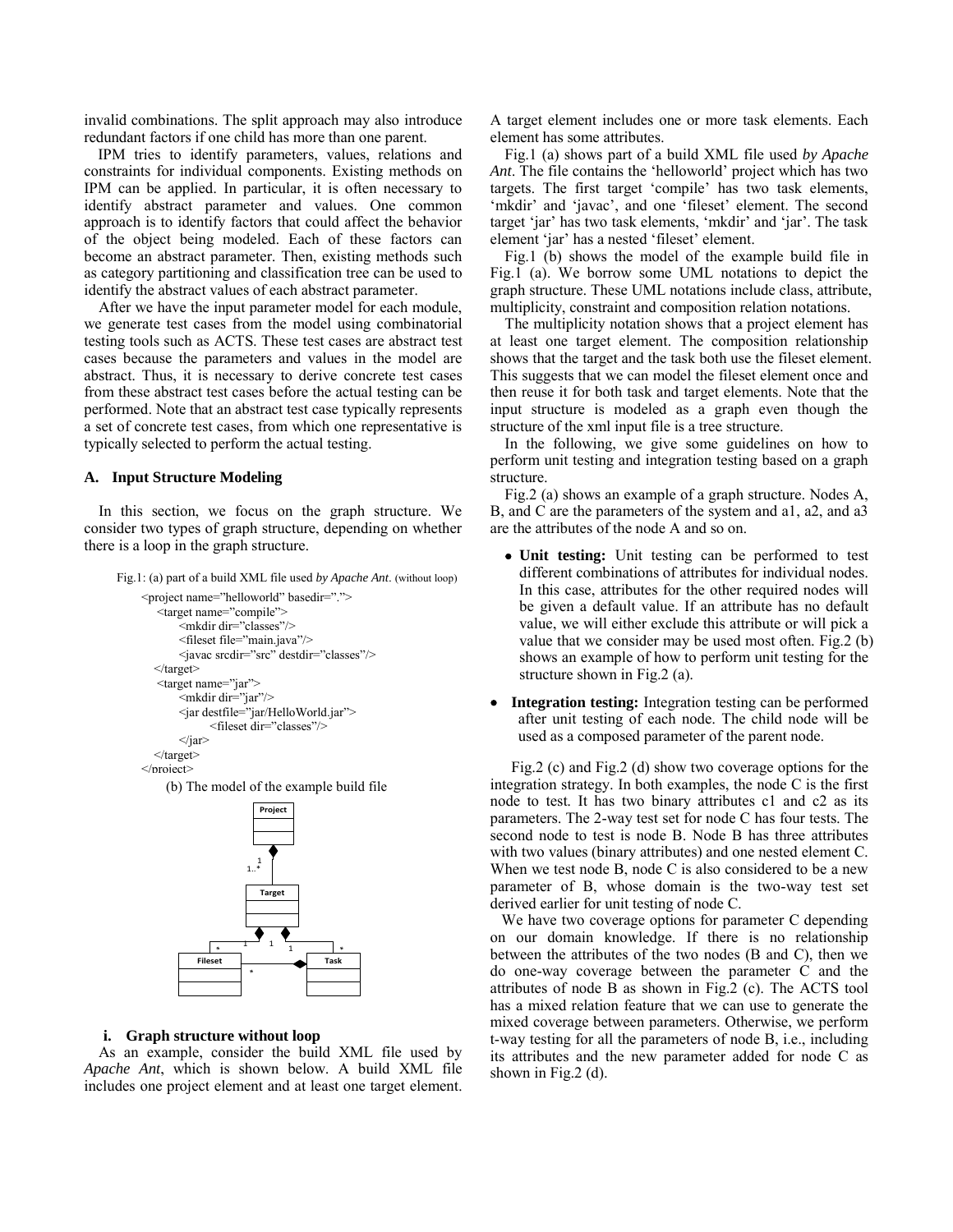<span id="page-3-0"></span>

(d) Integration testing (t-way coverage)

#### **ii. Graph structure with loop**

Some graph structures may contain a loop[. Fig.3](#page-3-1) shows an example where there exists a loop involving nodes 'classpath', 'fileset', 'depend', and 'mapper'. (The edges are directed in terms of the compositional relation.)

In the modeling process:

 (1) Break the loop by removing the back edge. This is necessary to determine the order in which the nodes are going to be modeled. The back edge points from a node to another node that has already been visited during a DFS traverse.

(2) Model the graph without the loop (as we discussed in previous section).

(3) Place the back edge into the graph and add the destination node of the back edge into the model of the source node of the back edge.

<span id="page-3-1"></span>

In the above example, we break the loop by removing the back edge going from node 'classpath' to 'filset'. After we modeled the graph without loop then we add the back edge and remodel the 'classpath' node. The 'classpath' node using the 'fileset' node as its nested element and we have already modeled the 'fileset' node which we can add to the model of 'classpath'.

Another important task is to generate the concrete test cases using the model. In order to do so we have to unfold the loop based on our coverage criteria e.g., edge pair coverage, prime path coverage, simple round trip coverage. For example if we want to satisfy the simple round trip coverage, we unfold the loop just once.

#### **B. Input Parameter Modeling**

After we model the input structure of the system and in order to perform testing, we need to model the input parameter of each node. The IPM method identifies the abstract model for the parameters, values, constraints, and relations from the specification. One common approach is to identify factors that could affect the behavior of the object being modeled. Each of these factors can become an abstract parameter. The existing methods such as category partitioning and classification tree can be used to identify the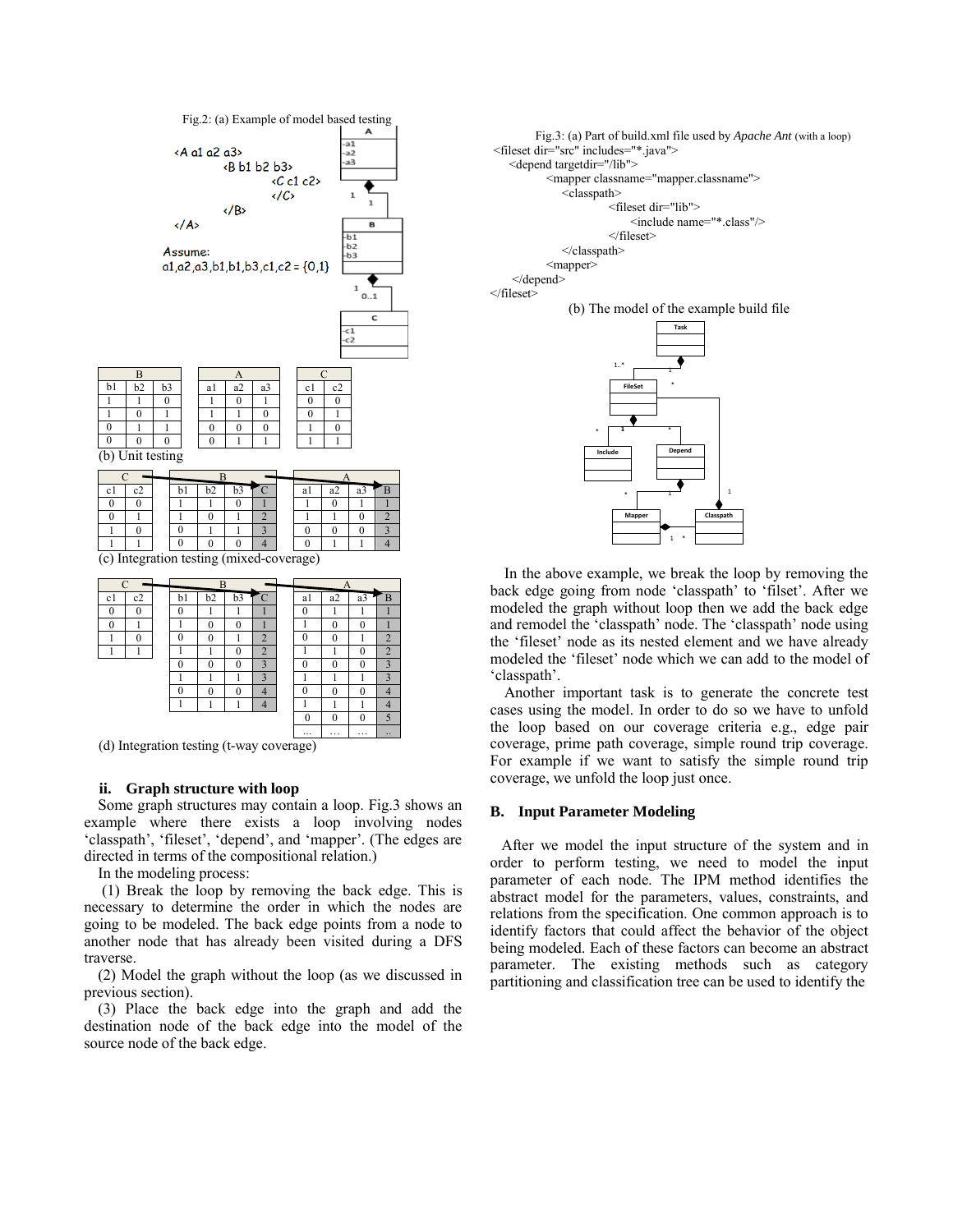|                | <b>COMPRESS</b> | <b>FILEONLY</b> | <b>MANIFEST</b> | <b>UPDATE</b> | <b>WHENMANIFESTONLY</b> | <b>DUPLICATE</b> | <b>FILESETMANIFEST</b> | <b>KEEPCOMPRESSION</b> | NESTEDFILESET |  |
|----------------|-----------------|-----------------|-----------------|---------------|-------------------------|------------------|------------------------|------------------------|---------------|--|
|                | false           | false           | currentdir      | false         | create                  | preserve         | merge                  | false                  | lone          |  |
| $\overline{2}$ | true            | true            | currentdir      | true          | fail                    | fail             | merge                  | true                   | two or more   |  |
| 3              | false           | true            | currentdir      | false         | skip                    | add              | merge                  | true                   | None          |  |
| 4              | true            | false           | currentdir      | true          | create                  | fail             | mergewithoutmain       | false                  | None          |  |
| 5.             | false           | true            | currentdir      | true          | fail                    | add              | mergewithoutmain       | false                  | lone          |  |
| 6              | true            | false           | currentdir      | false         | skip                    | preserve         | mergewithoutmain       | true                   | two or more   |  |
| 7              | false           | true            | currentdir      | true          | create                  | add              | skip                   | false                  | two or more   |  |
| 8              | true            | false           | currentdir      | false         | fail                    | preserve         | skip                   | true                   | None          |  |
| 9              | false           | true            | <b>NA</b>       | false         | skip                    | fail             | skip                   | false                  | lone          |  |
| 10             | true            | false           | currentdir      | false         | create                  | add              | <b>NA</b>              | true                   | two or more   |  |
| 11             | false           | true            | currentdir      | true          | fail                    | preserve         | <b>NA</b>              | false                  | None          |  |
| 12             | <b>Itrue</b>    | false           | currentdir      | true          | skip                    | fail             | <b>NA</b>              | true                   | one           |  |
| 13             | Itrue           | false           | <b>NA</b>       | true          | skip                    | add              | skip                   | true                   | None          |  |
|                | $14$ true       | false           | ΝA              | false         | skip.                   | preserve         | skip                   | true                   | two or more   |  |

Fig.4: <jar> task 2-way abstract test cases

<span id="page-4-1"></span>abstract values of each parameter. The constraints are introduced to avoid invalid combinations. The relations are introduced to group parameters that are related to each other so that the different groups can be covered at different strengths.

### **C. Derive concrete test cases**

We use ACTS to generate t-way abstract test cases for each model. These test cases are abstract test cases because the parameters and values in the model are abstract. It is necessary to derive concrete test cases from these abstract test cases before testing is actually performed. Note that an abstract test case typically represents a set of concrete test cases, from which one representative is typically selected to perform the actual testing.



<span id="page-4-0"></span>Since the graph structure represents the composition relation between different components, where one component may be composed of several other components, we often need to duplicate nodes that have more than one parent. [Fig.5](#page-4-0) shows an example of such duplication. The node 'fileset' has two parents meaning that 'target' and 'task' both will use the 'fileset'. In order to generate the test, we need to duplicate the node 'fileset' to two nodes 'fileset1' and 'fileset2' such that each only has one parent. This does

not mean that we model the 'fileset' node two times. Instead we reuse the same abstract model for the 'fileset' node to create two concrete values, which may be the same or different, to be used for the 'task' and 'target' nodes. The concept of auxiliary aggregate is to factor out the common parameters with identical concrete values in the model [26]. In contrast, we reuse the abstract model and the concrete values can be different.

We implemented a test case generator specific to each subject to automatically derive concrete values from the abstract test cases. [Fig.4](#page-4-1) and [Fig.6](#page-4-2) show the 2-way abstract test set for the 'fileset' and 'jar' tasks respectively. Each column represents a test factor (or abstract parameter) of the task and each row represents an abstract test case. The test case generator will select one representative for each test case and create a concrete test case.

A sample concrete test for the test case number 14 in the [Fig.4](#page-4-1) is:

| <jar <="" compress="true" destfile="test14.jar" th=""></jar>     |
|------------------------------------------------------------------|
| fileonly="false" update="false" duplicate="preseve"              |
| keepcompression="true" >                                         |
| <fileset <="" dir="/test" excludes="*.jar" th=""></fileset>      |
| $ include="r" * class"$                                          |
| <fileset <="" defaultexcludes="yes" dir="/test" th=""></fileset> |
| $ include="r" *   java" /$                                       |
| $\frac{1}{2}$ /jar>                                              |

In test case 14, the abstract value of the parameter *nestedfileset* is 'two or more'. Therefore, in the concrete test case we include two nested <fileset> elements. The <fileset> elements are further selected from the <fileset> abstract test cases shown i[n Fig.6.](#page-4-2) 

<span id="page-4-2"></span>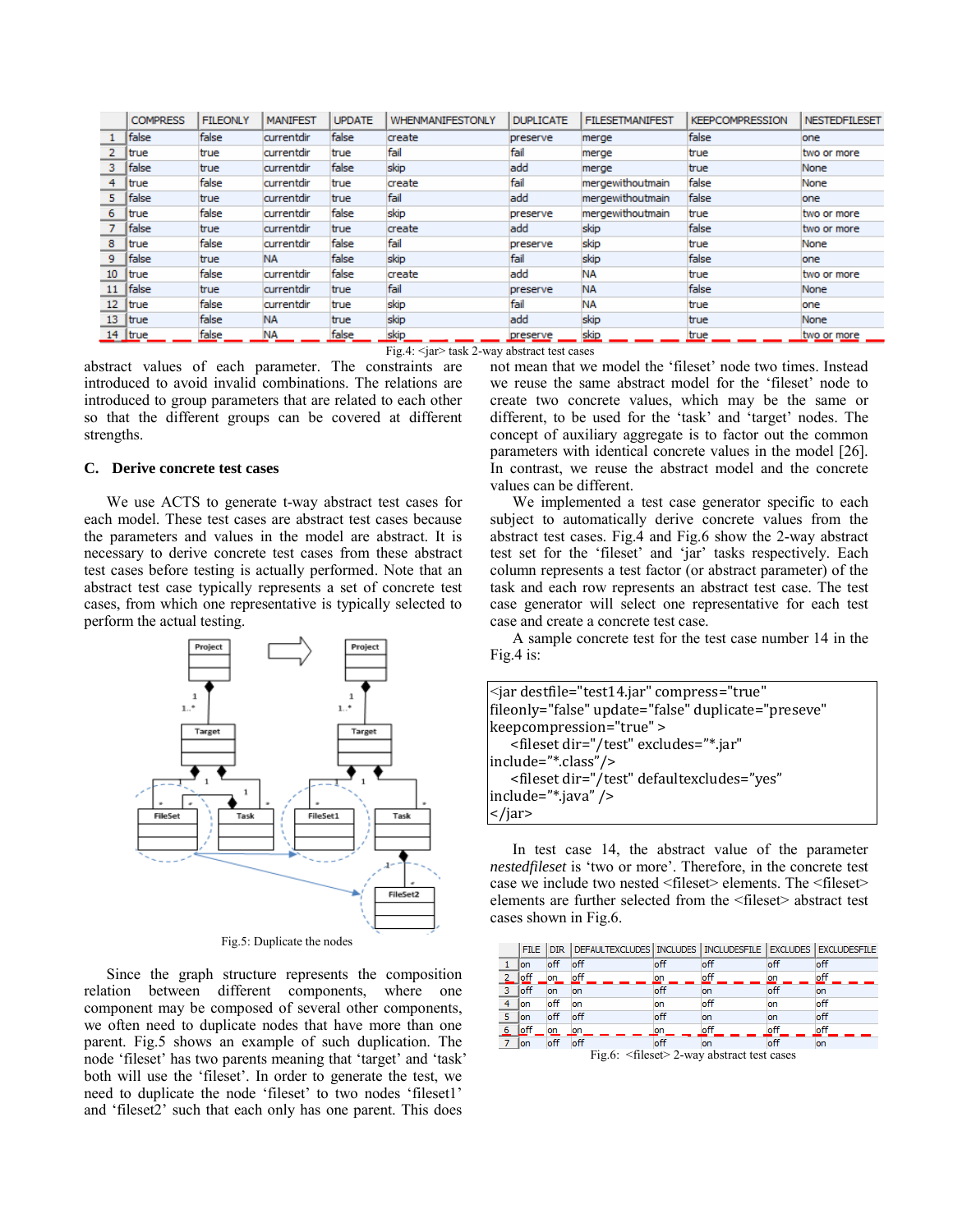In addition, the test environment should contain a directory name 'test' and files with different extensions such as '.java', '.class' and '.jar', in order for us to test the functionality of the above elements. Therefore, our test generator creates files with predefined extensions inside the 'test' directory.

### IV. EXPERIMENTS

We conducted two experiments in which the proposed methodology was applied to two real-life programs: *Apache Ant* and *Space*. The two experiments are designed to serve two purposes. First, they are designed to validate the proposed methodology in a practical setting. Second, they are intended to evaluate the effectiveness of combinatorial testing.

In our experiments, we compared combinatorial testing based on the proposed methodology to two other random approaches. The first random approach, referred to as purerandom, spends minimum effort on modeling and generates random tests mainly based on the syntactic structure of the input space. The second random approach, referred to as modeled-random, generates random tests from the same model created by the proposed methodology.

We also considered the possibility of comparing our approach to an approach where we could create a model purely on the syntactic structure of the input space and then generate a t-way test set from this syntactical model. This approach requires minimal modeling effort, since no semantic information needs to be considered in the modeling process. The two approaches differ only in the modeling process. Thus this comparison would be good to show the difference caused by different modeling approaches. However, we found it was difficult to implement this approach. For example, we tried to apply this approach to the *Apache Ant* program and identified about 300 parameters. In addition, we had to introduce a large number of constraints to reflect the hierarchical structure. Thus we did not perform this comparison in our experiments.

#### *A. Subject programs*

<span id="page-5-0"></span>

| Table 1: Statistics about the two subject programs |            |                             |                                             |                             |  |  |  |
|----------------------------------------------------|------------|-----------------------------|---------------------------------------------|-----------------------------|--|--|--|
| Subject<br>programs                                | <b>LOC</b> | # of classes/<br>procedures | # of Faults in<br>faulty<br>each<br>version | <b>Type</b><br>of<br>faults |  |  |  |
| Ant 1.6 beta                                       | 80500      | 627                         |                                             | Seeded                      |  |  |  |
| Space                                              | 9127       | 36                          | 35                                          | Real                        |  |  |  |

[Table 1](#page-5-0) shows some statistics about the two subject programs. The two programs are selected because of several

desired attributes, including their complex input space, the existence of a clean version and multiple faulty versions, a relatively large number of lines of code, and the availability of their specifications.

# *B. Input model*

[Table 2](#page-5-1) shows some information about the input models built for each program. The second column shows the number of models created for each program. The 3<sup>rd</sup> column shows the total number of parameters and their domain size in an exponential format, i.e.,  $(d_1^{pl} d_2^{pl} d_3^{pl})$ , where  $d_i^{pl}$  indicates that there are  $p_i$  number of parameters with domain size of di . Note that the total number of parameters equals to  $p1+p2+p3$ ... The 5<sup>th</sup> column represents the total number of constraints and the number of parameters involved in each constraint also in an exponential format, i.e.,  $(p_1^{c_1} p_2^{c_2} p_3^{c_3})$ , where  $p_i^{\text{ci}}$  indicates that there are  $c_i$  constraints with  $p_i$ parameters. Note that the total number of constraints is equal to  $c1+c2+c3+...$ . The  $7<sup>th</sup>$  column shows the total number of relations and the number of parameters involved in each relation also in an exponential format, i.e.,  $(p_1^{r_1} p_2^{r_2})$  $p_3^{r_3}$ ), where  $p_i^{r_i}$  indicates that there are  $r_i$  number of relations with  $p_i$  number of parameters. The total number of relations is equal to  $r1+r2+r3+...$ .

For example, *Space* has 7 models with a total number of 78 parameters. Five parameters have the domain size of 2, 21 parameters have the domain size of 3 and so on.

#### *C. Test generation*

We used ACTS (version 2.7) [12] to generate t-way abstract test cases. We started from 2-way testing and then we extended the generated test cases to perform 3-way testing. As the number of test cases increases rapidly as the test strength increases, therefore we did not go beyond 3-way testing.

We generated the modeled-random abstract test cases by using the RANDBETWEEN(m,n) function of Microsoft Excel. The integer numbers (m and n) indicate the first and the last index of the parameter values.

For example, consider a model of three parameters with domain size 4, RANDBETWEEN(1,4) generates a random integer between 1 and 4 for each parameter in a test case [\(Table 3\)](#page-6-0). We used an IF function to check whether a test case satisfies all the constraints. In this study, we only used valid test cases, i.e., invalid tests were discarded.

<span id="page-5-1"></span>

|                                                 |                                           |                                                                                               |                                                              | Table 2: Input Model                                                                       |                                            |                                                                                 |                                          |
|-------------------------------------------------|-------------------------------------------|-----------------------------------------------------------------------------------------------|--------------------------------------------------------------|--------------------------------------------------------------------------------------------|--------------------------------------------|---------------------------------------------------------------------------------|------------------------------------------|
| v.<br>Ε<br>ಕ<br>ದ<br>Subje<br>н<br>go<br>O<br>힘 | ↬<br>ತ<br>ь<br>ರ<br>Ē<br>ã<br>Е<br>∽<br>∼ | ัธ<br>붑<br>.≒<br>÷<br>ά<br>#<br>Ξ<br>œ<br>ನ<br>w<br>ದಾ<br>ᇢ<br>ಕ<br>dom<br>par<br>⋴<br>ದ<br>⊨ | u<br>ัธ<br>ω<br>#<br>n.<br>Ξ<br>-<br>$\alpha$<br>٥<br>−<br>≏ | ᇦ<br>∼<br>#<br>ಡ<br>ā<br>hщ<br>G,<br>ā<br>.Ξ<br>٥<br>ەن<br>►<br>с<br>ω<br>o<br>c<br>€<br>ಲ | ť<br>ัธ<br>#<br>ನ<br>€<br>ಕ<br>ε<br>⊨<br>g | ۵<br>α<br>#<br>c<br>Ē<br>⊷<br>ದ<br>٥<br>≏<br>$\overline{\mathbf{c}}$<br>€<br>ъ. | ัธ<br>s<br>#<br>c<br>otal<br>ಡ<br>Ē<br>⊨ |
| ANT                                             | 53                                        | $2^{96}3^{21}4^{45}5^66^{\overline{27^{1}Q^{2}}}$                                             | 77<br>1/2                                                    | $2^{11}3^{18}4^{13}5^{5}7^5$                                                               | 50<br>ے ر                                  | $2^{9}3^{3}4$                                                                   |                                          |
| <b>SPACE</b>                                    |                                           | $2^{5}3^{21}4^{46}5^{1}6^{2}7^{1}8^{2}$                                                       | 78                                                           | $2^{21}3^94^85^46^37^18^210^114^718^2$                                                     | 58                                         | $2^{14}3^44^26$                                                                 | $^{\sim}$ 1<br>41                        |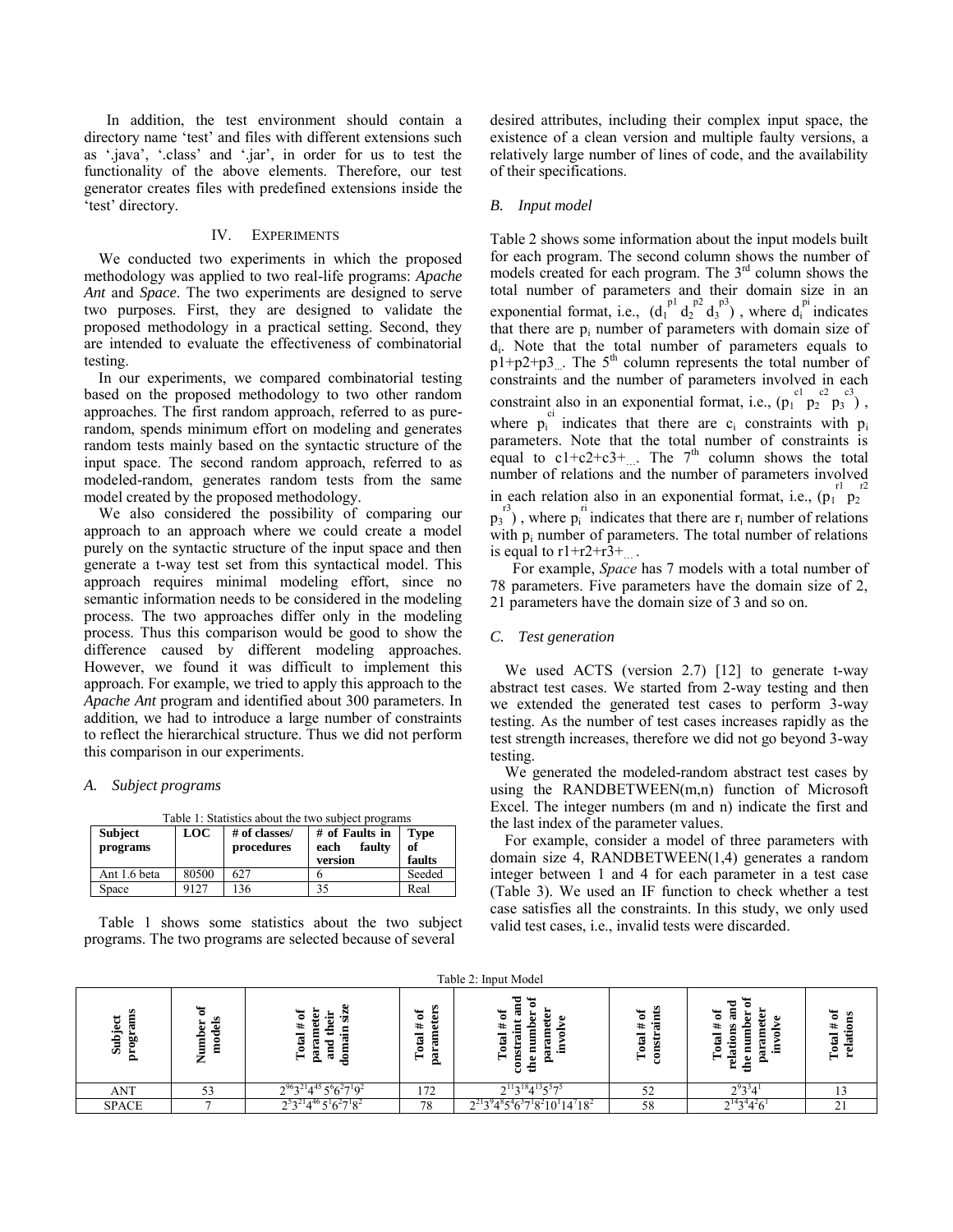We used the sample xml generator *Oxygen* [25], to generate random XML files for the pure-random approach. *Oxygen* is an XML editor that creates XML documents based on a schema or a DTD file. It accepts a DTD file as input and converts it to a XML schema file (i.e., a XSD file). It generates a user-defined number of random xml files from the schema. We set the number of repetitions and recursive levels to 2.

<span id="page-6-0"></span>

| Table 5. Example of fandom abstract lest case generation |    |           |                                                           |  |  |  |  |  |  |
|----------------------------------------------------------|----|-----------|-----------------------------------------------------------|--|--|--|--|--|--|
|                                                          | P2 | P3        | valid/invalid                                             |  |  |  |  |  |  |
|                                                          |    | $\dot{A}$ | $=$ IF $($<br>$AND(A2=B2,B2=C2)$ ,<br>"invalid", "valid") |  |  |  |  |  |  |
|                                                          |    |           | valid                                                     |  |  |  |  |  |  |
|                                                          |    |           | invalid                                                   |  |  |  |  |  |  |
|                                                          |    |           | $\mathcal{A}$                                             |  |  |  |  |  |  |

Table 3: Example of random abstract test case generation

The *space* program takes as input a file in the ADL format. We wrote a program to convert the file from the ADL format to the XML format. Then, we generated random XML files using Oxygen, which are converted back to the ADL format.

The *Apache Ant* program takes as input a XML file. The DTD for this XML file is available. However, we did not model all the tasks<sup>1</sup> of the *Apache Ant*. Thus tasks that are not modeled in our approach were removed from the DTD file. [Table 4](#page-6-1) shows the number of test cases generated for each subject program.

Table 4: Number of test cases

<span id="page-6-1"></span>

| <b>Testing method</b><br>Subject program | 2-way | $3$ -way |
|------------------------------------------|-------|----------|
| Ant                                      |       |          |
| Space                                    |       |          |

## *D. Metrics*

 $\overline{a}$ 

Two metrics are used to measure the effectiveness of each approach. The first metric is statement coverage. We use *clover* [7] to collect code coverage information for *Apache Ant*, which is written in java, and *gcov* [18] for *Space*, which is written in C.



<span id="page-6-2"></span>1 We only modeled common tasks of *Apache Ant* such as archive, compile, documentation, exestuation, file tasks and logging tasks

The second metric is the number of faults detected by each approach. Each of the two subject programs has multiple versions available in the SIR repository: one clean version and several faulty versions. Each faulty version contains a single fault [\(Fig.7\)](#page-6-2). We count the number of faulty version that can be detected by each approach.

#### *E. Results and discussion*

For the pure-random approach, we first tried to generate random XML files using Oxygen solely based on the DTD file, i.e., without supplying any additional information. This approach only achieved 22% statement coverage on average. Since this approach is so ineffective, we do not consider it in the rest of our experiments.

To make the pure-random approach more meaningful, we provided additional information to the random XML files generation process. There are two types of additional information: (1) Information about the environment such as directory name, file name, class path, etc.; and (2) Constraints that may exist between different elements, e.g. uniqueness constraints, cross-reference constraints, etc.

For example the following is part of the original *Apache Ant* DTD file:

| ELEMENT PROJECT (TARGET)+     |  |  |  |  |  |
|-------------------------------|--|--|--|--|--|
| ATTLIST PROJECT</td <td></td> |  |  |  |  |  |
| Name CDATA #IMPLIED           |  |  |  |  |  |
| Basedir CDATA #REQUIRED >     |  |  |  |  |  |

The PROJECT element has two attributes *Name* and *Basedir* listed in ATTLIST. The CDATA element indicates that the value is a character data. The REQUIRED or IMPLIED element indicates that the value is required or not.

The Name attribute represents the name of the project, which is an optional value. The Basedir attribute represents the base directory of the project. The Basedir attribute is required and cannot be a random string. This is because the *Apache Ant* program terminates if the base directory does not exist. Therefore, we modified the DTD file and fixed the value of Basedir to current directory.

The pure-random approach with such semantic information added to the schema achieved 53% statement coverage on average [\(Fig.8\)](#page-7-0). While this is a significant improvement over the pure-random approach without any additional information, there is still a lot of room for improvement.

The modeled-random approach used the same model as our combinatorial testing approach, but instead of generating t-way abstract test cases using ACTS, it used MS Excel to generate the random abstract test cases.

The results in [Fig.8](#page-7-0) show that our approach achieved higher code coverage than the modeled-random approach, which further achieved higher code coverage than the purerandom approach. The results in [Fig.8](#page-7-0) also show that 3-way testing achieved higher code coverage than 2-way testing.

We also conducted an investigation to find out how many t-way combinations are covered with the test set generated by the modeled-random approach. The results show that with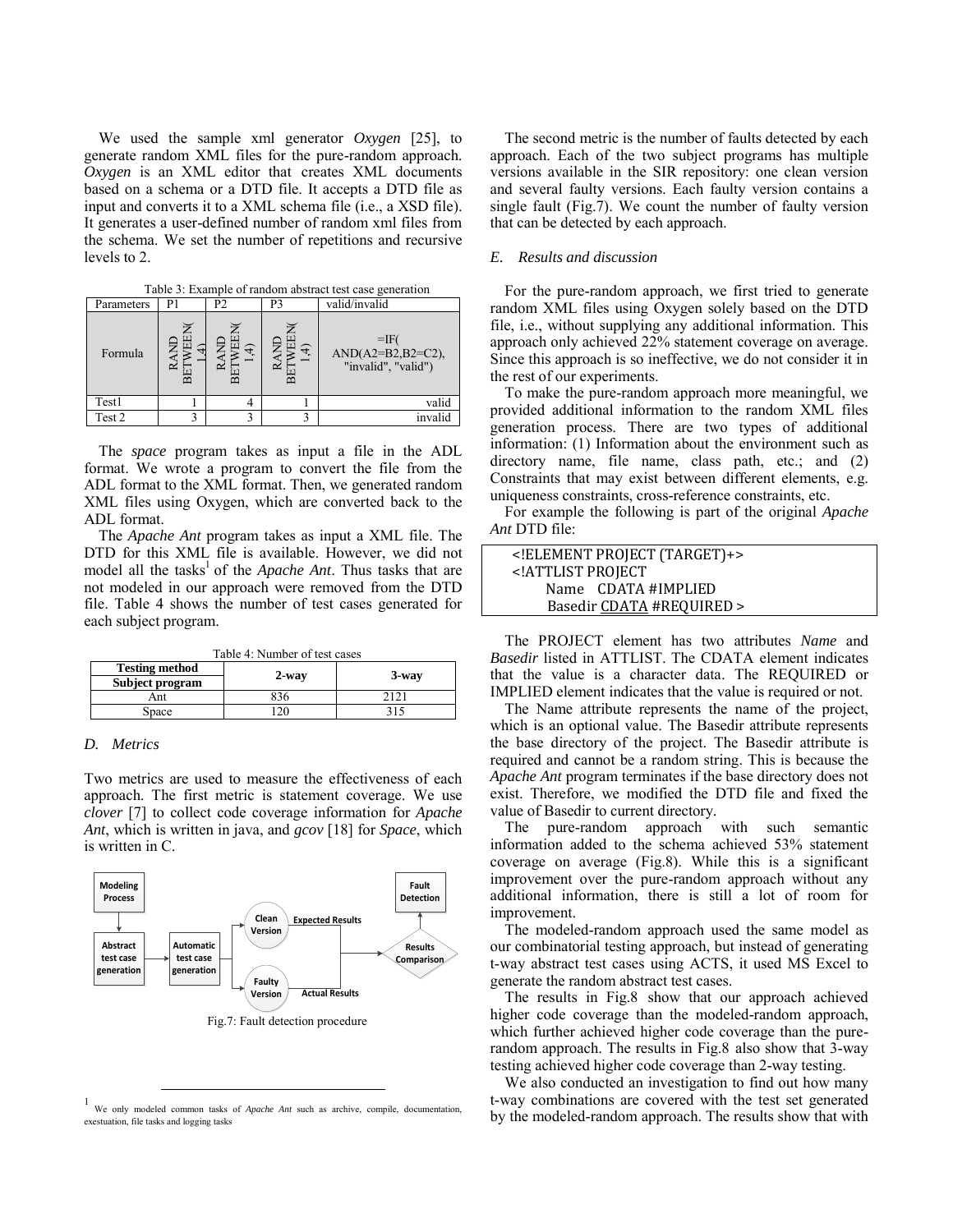the same number of test cases as t-way testing, modeledrandom covers more than 90% of (t-1)-way combinations and 81% to 87% of t-way combinations. This explains in part why the modeled-random approach achieved code coverage competitive to our combinatorial testing approach.

#### **Code Coverage**



<span id="page-7-0"></span>random2 and modeled-random2 is the same as 3-way testing.

After we executed the test cases, we inspected the faults to see how many versions we killed by looking at the source code. (We did not look at the source code during the modeling process.) Some of the faults are only triggered by invalid inputs and since we focused on interaction testing, we exclude those faults that can only be triggered by single invalid values. Therefore, we have 6 faulty versions for *Apache Ant* and 32 faulty versions for the *Space*.

<span id="page-7-1"></span>

| Table 5: Fault detection results |                      |     |        |            |  |  |  |  |
|----------------------------------|----------------------|-----|--------|------------|--|--|--|--|
| Subject Programs                 |                      | Ant | Space  |            |  |  |  |  |
|                                  | killed<br>not killed |     | killed | not killed |  |  |  |  |
| pure-random1                     |                      |     | 12     | 20         |  |  |  |  |
| pure-random2                     |                      |     | ۱٢     |            |  |  |  |  |
| modeled-random1                  |                      |     | つっ     |            |  |  |  |  |
| modeled-random2                  |                      |     | 26     |            |  |  |  |  |
| 2-way                            |                      |     | 28     |            |  |  |  |  |
| 3-way                            |                      |     | 30     |            |  |  |  |  |

 $T = T - T$ 

[Table 5](#page-7-1) shows the fault detection results of the different approaches. These results are largely consistent with the code coverage results. That is, our approach detected more faults than modeled-random testing which further detected more faults than pure-random testing.

The modeled-random testing for *Space* detected a new fault with higher interaction strength. The notion of fault

strength or degree of fault is introduced to show the number of parameters that are involved in causing the fault. The detail of this fault is explained below.

[Table 6](#page-7-2) shows a part of the fault detection table for *Space*. This table only shows faults that were not detected by at least one of our testing approaches. In other words, faults that were detected by all the three approaches are not shown. 3 way testing was able to detect 93.7% of the faults. The faulty versions 12 and 18 (v12 and v18) were only killed by 3-way testing. None of our tests was able to detect v27. Version v33 was only detected by modeled-random testing (with the same number of tests as 2-way testing).

To find out why some faults were not detected, we conducted an investigation to determine the strength of the faults mentioned above. Our investigation suggests that the strengths of fault for v12, v18, v27, and v33, are likely to be 4, 5, 7, and 5, respectively. This explains why they were not detected by some approaches. Note that a t-way test set also contains higher strength combinations. This is why v12 and v18 were detected by 3-way testing, even though they have a strength higher than 3. Similarly, the v33 was detected by modeled-random testing.

It is important to note that it can be difficult to determine the strength of fault for a large and/or complex program. In the following, we use v33 as an example to show how we determined the strength of a fault. The test case that killed the fault v33 includes 10 parameters. [\(Table 7\)](#page-8-0)

In order to identify the suspicious parameters, we generated 20 more test cases by changing one parameter at a time and fixing the others. 8 out of 20 test cases were able to kill the version. By comparing the parameter values of these test cases, we were able to detect five suspicious parameters that could cause the fault.

To determine the strength of the fault, we generated 486 exhaustive test cases by fixing the value of the suspicious parameters. We randomly executed 10 out of 846, which they all failed. Therefore, we believe the strength of this fault is likely to be 5. [42]

We performed a similar investigation for v12 and v18 which both were killed only by 3-way testing.

In addition, we performed an investigation for  $v27$ . This version was not killed by any of our tests. The code coverage data showed that 14 out of 315 test cases executed the faulty statement. We traced the source code while executing the identified test cases. We applied the same method as described above.

Although a 3-way test set guarantees to kill the faulty version when the fault strength does not go over 3, but it is possible that a 3-way test set kills a version with fault strength greater than 3. Hence 3-way testing was able to kill v12 and v18.

<span id="page-7-2"></span>

| Tuble 0. I are of the hand actection mole for space (hined it, not hined to |    |    |     |     |     |     |     |     |     |     |     |     |     |     |     |     |
|-----------------------------------------------------------------------------|----|----|-----|-----|-----|-----|-----|-----|-----|-----|-----|-----|-----|-----|-----|-----|
| <b>Version</b> #                                                            | v. | v8 | v12 | v13 | v16 | v18 | v20 | v21 | v22 | v27 | v29 | v31 | v33 | v35 | v36 | v37 |
| pure-random l                                                               |    |    |     |     |     |     |     |     |     |     |     |     |     |     |     |     |
| pure-random2                                                                |    |    |     |     |     |     |     |     |     |     |     |     |     |     |     |     |
| modeled-random1                                                             |    |    |     |     |     |     |     |     |     |     |     |     |     |     |     |     |
| modeled-random2                                                             |    |    |     |     |     |     |     |     |     |     |     |     |     |     |     |     |
| 2-way                                                                       |    |    |     |     |     |     |     |     |     |     |     |     |     |     |     |     |
| $3$ -way                                                                    |    |    |     |     |     |     |     |     |     |     |     |     |     |     |     |     |

Table 6: Part of the fault detection table for Space (killed=1, not killed=0)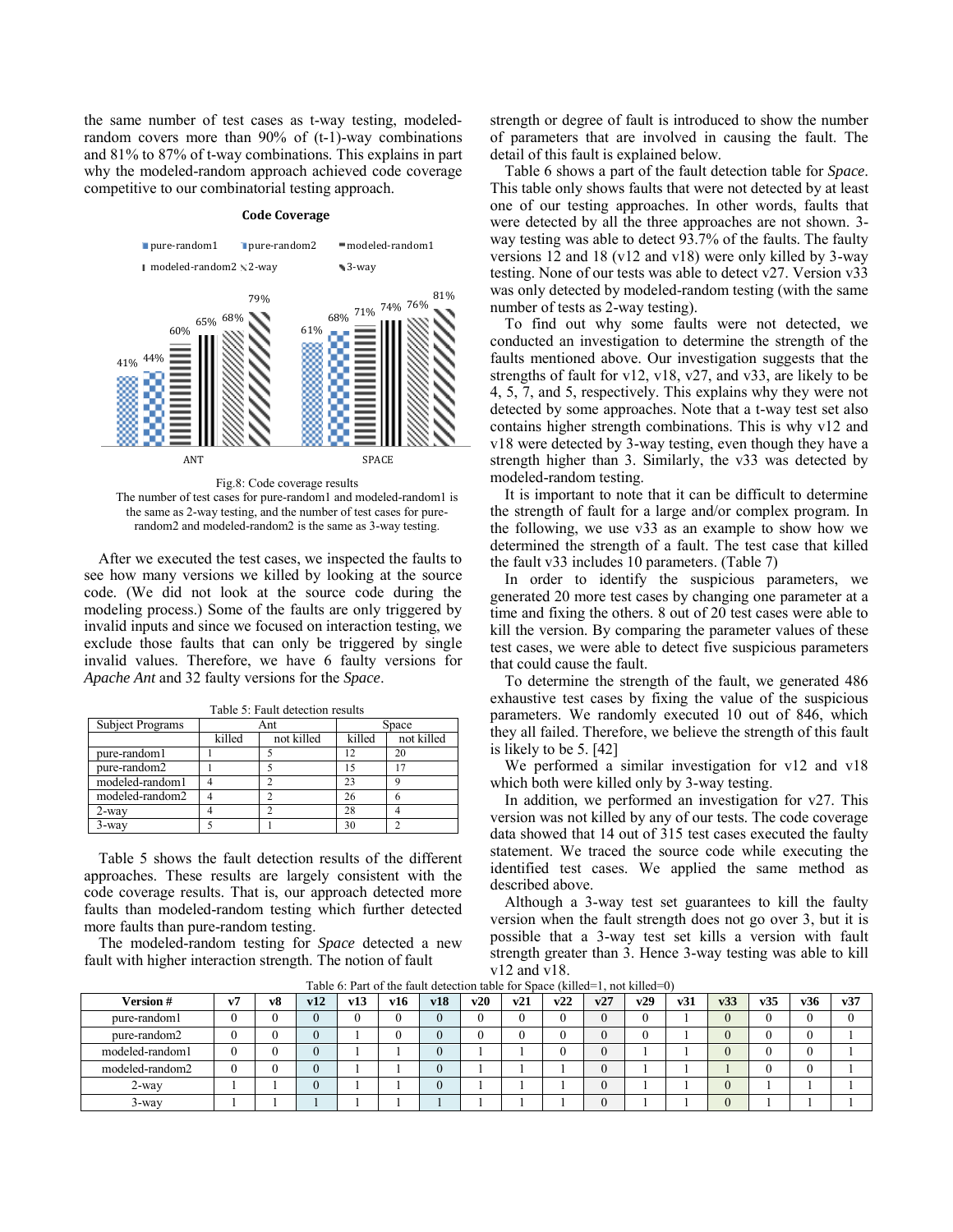<span id="page-8-0"></span>

|                     | Table 7: Test case parameters of v33 |
|---------------------|--------------------------------------|
| <b>Test Factors</b> | <b>Test Values</b>                   |
|                     | square                               |
| grid                | triang                               |
|                     | rectang                              |
|                     | hex                                  |
| geometry            | rect                                 |
|                     | circle                               |
| geop                | >0                                   |
|                     | $\leq 0$                             |
|                     | $=0$                                 |
| geoQ                | >0                                   |
|                     | < 0                                  |
|                     | $=0$                                 |
| polarization        | NA                                   |
|                     | linepol                              |
|                     | circlpol                             |
| add                 | node                                 |
|                     | block                                |
|                     | poly                                 |
|                     | hex                                  |
| <b>THETA</b>        | <b>NA</b>                            |
|                     | >0                                   |
|                     | < 0                                  |
|                     | $=0$                                 |
| PHI                 | <b>NA</b>                            |
|                     | >0                                   |
|                     | < 0                                  |
|                     | $= 0$                                |
| PSI                 | <b>NA</b>                            |
|                     | >0                                   |
|                     | < 0                                  |
|                     | $=0$                                 |
| phase               | NA                                   |
|                     | uni                                  |
|                     | secor                                |
|                     | rotate                               |
|                     | point                                |
|                     | pqpha                                |
|                     |                                      |

# V. THREATS TO VALIDITY

The main threat to external validity is that the two subject programs used in our experiments may not be representatives of true practice. We plan to conduct more experiments on real-life programs in the future.

Threats to internal validity are factors that may be responsible for the experimental results without our knowledge. We have tried to automate the experimental procedure as much as possible, in an effort to remove human errors. Furthermore, since our experiments use open source programs, the validity of our results would be in jeopardy if knowledge of the source code were used to identify these parameters and values in our experiments. To alleviate this potential threat, we only used the source code information to inspect the faults after our testing process is completed.

#### VI. CONCLUSION AND FUTURE WORK

In this paper we presented an input space modeling methodology for combinatorial testing. Input space modeling is problem zero of combinatorial testing, and it determines to a large extent the effectiveness of combinatorial testing. The key idea of our methodology is to consider the modeling process as two steps, input structure modeling and input parameter modeling. We mainly considered the graph structure, which is further divided into graphs without loop and graphs with loop. We also suggest some guidelines to

perform unit and integration testing based on the graph structure. We believe that input structure modeling is essential to manage complex input spaces such as those represented by XML files.

We also reported two experiments of applying our methodology to two real-life programs. The results showed that combinatorial testing achieved higher code coverage and detected more faults than modeled-random testing. Both of these two approaches used the proposed methodology to model the input space and generated the same number of tests cases from the same model. In addition, the results show that both combinatorial testing and modeled-random testing are significantly more effective, in terms of code coverage and fault detection, than pure-random testing. This suggests that input space modeling is an essential step in the testing process.

We plan to conduct more studies for other real-life programs. The goal is to further validate the proposed methodology and develop a set of guidelines that can be used by practitioners to apply combinatorial testing in practice.

#### **ACKNOWLEDGMENT**

This work is supported by two grants (70NANB9H9178 and 70NANB10H168) from Information Technology Lab of National Institute of Standards and Technology (NIST).

DISCLAIMER: NIST does not endorse or recommend any commercial product referenced in this paper or imply that the referenced product is necessarily the best.

#### VII. REFRENCES

- [1]. Grindal, M. and Offutt, J., Input Parameter Modeling for Combination Strategies in Software Testing, Proceedings of the IASTED International Conference on Software Engineering (SE2007), Innsbruck, Austria, 13-15, pages 255-260, Feb 2007.
- [2]. T. Chen, P.-L. Poon, S.-F. Tang, and T. Tse. On the Identification of Categories and Choices for Specification-based Test Case Generation. Information and Software Technology, 46(13):887– 898, 2004.
- [3]. M. Grochtmann and K. Grimm. Classification Trees for Partition Testing. Journal of Software Testing, Verification, and Reliability, 3(2):63–82, 1993.
- [4]. T. J. Ostrand and M. J. Balcer. The Category-Partition Method for Specifying and Generating Functional Tests. Communications of the ACM, 31(6):676–686, June 1988.
- [5]. B. Beizer. Software Testing Techniques. Van Nostrand Reinhold, 1990.
- [6]. Wenhua Wang, Sreedevi Sampath, Yu Lei, Raghu Kacker. An Interaction-Based Test Sequence Generation Approach for Testing Web Applications, IEEE International Conference on High Assurance Systems Engineerng, December 2008.
- [7]. Clover: Code Coverage Tool for Java. http://www.cenqua.com/clover/.
- [8]. Kuhn R, Wallace D, Gallo A. Software fault interactions and implications for software testing. IEEE Transactions on Software Engineering; 30(6):418–421, 2004.
- [9]. C. Nie and H. Leung. A survey of combinatorial testing. ACM Computing Surveys (CSUR), 43:11:1–11:29, 2011